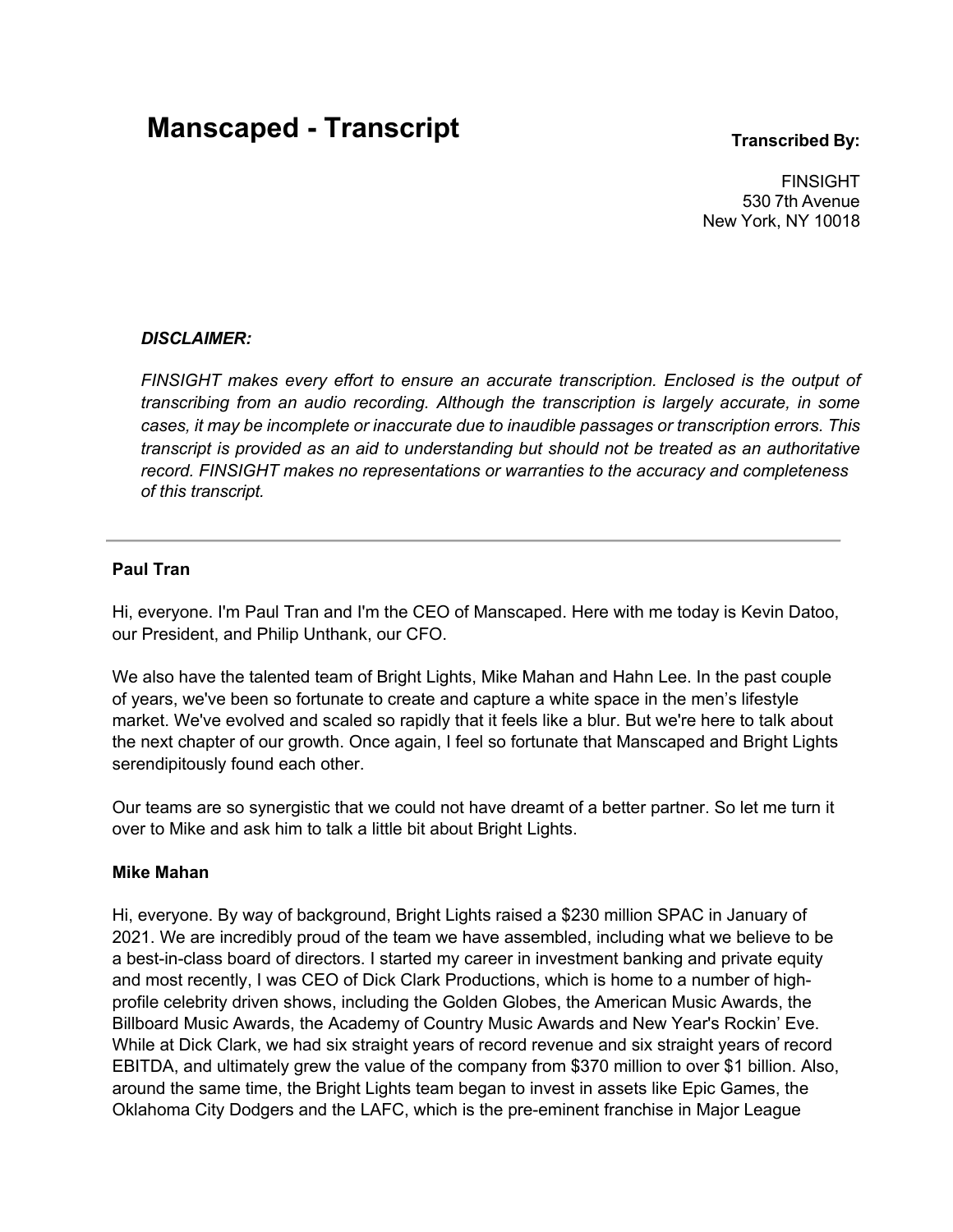Soccer. But where we really started to develop conviction and had our biggest success was investing alongside celebrities who had also agreed to serve as a marketing partner. To that end, we packaged an investment in Aviation Gin alongside Ryan Reynolds at a \$40 million valuation, which sold to Diageo for \$550 million a little over two years later. Led by John Howard, we invested in Skims with Kim Kardashian, which has also been an extraordinarily successful investment.

Given these successes, we formed a view that we could drive value by applying the celebrity partnership model to a SPAC. We believe we are uniquely qualified given our track record, our team, including our board of directors and our celebrity relationships. We therefore set out to find a company with four key criteria: 1) we wanted a thriving business; 2) we wanted a great executive team; 3) we wanted a company built for a scale with strong margins; and 4) we wanted a company successful in its own right but could still benefit from celebrity partnership.

We believe Manscaped fits our investment thesis perfectly. Manscaped created an eponymous category with a scalable business model, high quality products and attractive margins. They've grown from just \$3 million in trailing 12-month revenue in Q1 of 2018 to nearly \$300 million in 2021 and they expect \$360 million in revenue in 2023. Importantly, we believe they are just getting started. They're growing their retail footprint and are poised to replicate their domestic success across the globe. They're well-positioned to expand rapidly and into other products aided by the brand loyalty and subscription program of over 1 million subscribers.

And with that, I'll turn it back to Paul.

# **Paul Tran**

Men are now more conscientious about their own self-care. And Manscaped is defining a whole new ritual, a whole new routine for men. If you think about it, women led the way decades ago and now men are following.

It's a huge market that we've created, and groin care, which we call manscaping, is becoming culturally accepted. In fact, if you are Gen Z, it's frankly required. Manscaping builds confidence and is partner endorsed. What's exciting is that we started in the groin, which we dominate, but we've already grown way beyond it.

Many people in the world see our ads, our commercials, and our brand, but not many know how fast we've grown or the scale that we've achieved in such a short period of time.

We're here to talk about how we went from a \$3 million run rate four years ago to nearly a \$300 million run rate today, with just \$23 million of equity capital raised while amassing over 1 million active paying members. Let's start from head to toe.

It started with a dream to build the next multi-generational brand- one that speaks to a whole new generation.

To do that, we created and captured a whole new routine. Before Manscaped, there was white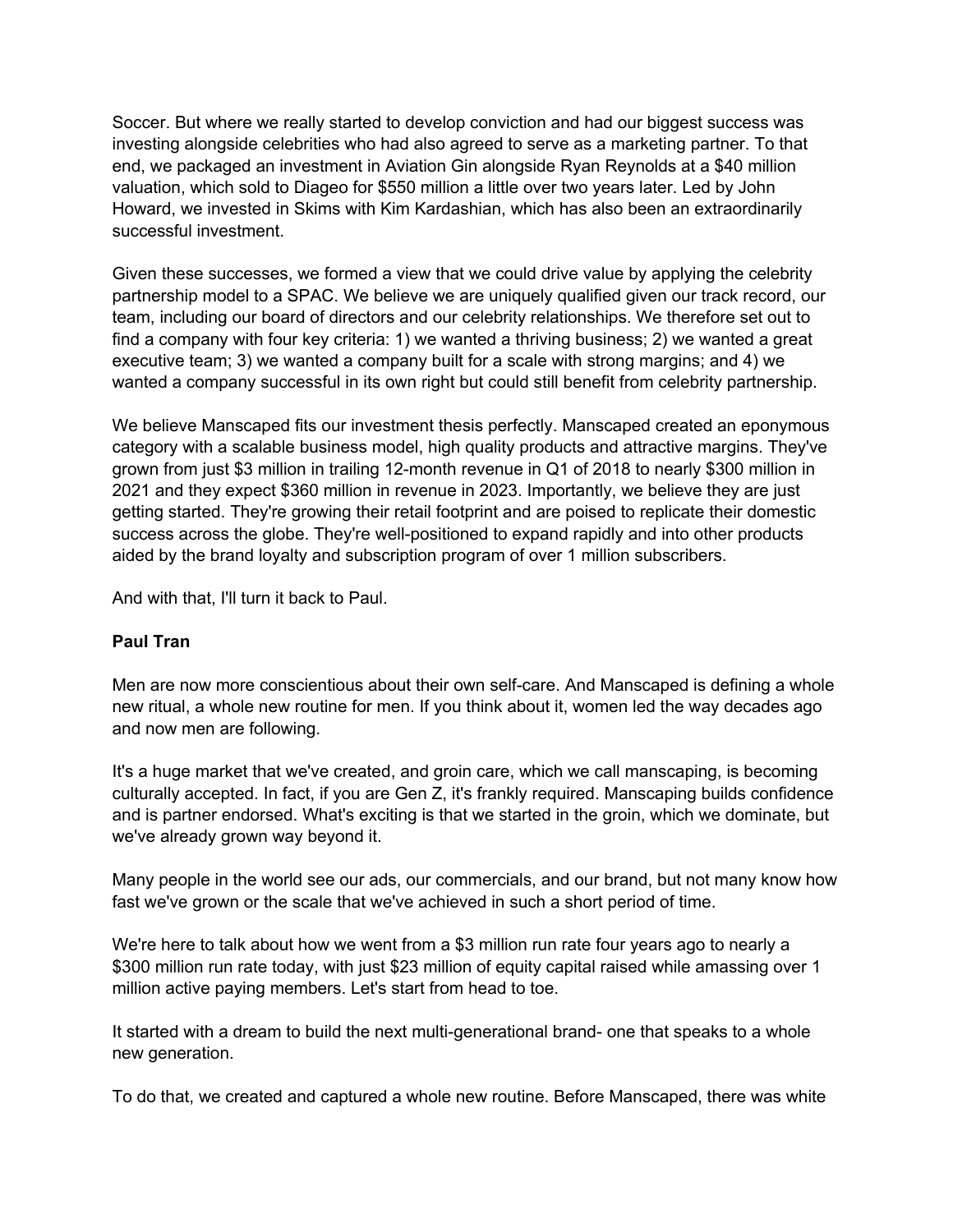space. There was no brand that adequately represented male self-care. Today, when you think about the groin, there's only Manscaped.

Manscaped defined the category of manscaping, but how big is this market that we've created?

Well, we've deployed over 5 million of our Lawn Mower trimmers into the market to date.

That might sound like a lot, but there are 43 million millennials in the U.S, and 80 million men in our target demographic.

With 5 million trimmers deployed and hundreds of million in revenue, that only represents roughly 6% of the domestic opportunity.

What is staggering is the global opportunity. There are over 900 million income-adjusted men in our target demographics worldwide. We can discount that however we'd like, but the outcome is still a tremendous amount of opportunity still available. Some men are already manscaping, but they were using the wrong tools for the job. Manscaped's Lawn Mower is specifically designed to increase safety when removing hair on loose skin. So, we're not only satisfying the market need, we're building awareness and accelerating the adoption of this hygiene behavior.

What's really exciting is that we've already proven that we can extend beyond the groin into the \$70 billion male grooming market.

We're already generating significant revenue outside of the groin from hardware products like our Weed Whacker, a nose hair trimmer, to wet consumable products like our cleanser and preserver; we've been able to create a brand that extends beyond hygiene and self-care into lifestyle. We created one pair of Manscaped boxers for a content piece, and when we ran it, dudes out there wrote in asking where they can purchase Manscaped boxers. So far, we've deployed over 2 million pairs of Manscaped boxers. We're not an apparel company, but we're very proud that men are willing and eager to wear our brand on their body. To us, that signals that we're truly a lifestyle business.

You go out to get a haircut by a professional, but you're not going to go out for someone to trim your nether regions for you. This is a personal care activity and existing trimmers were never designed for this part of the body. Similar to a toothbrush, this isn't a device that you share. This is a personal care device. We're in the personal care space. And many, many men still do not have a dedicated, groin trimmer.

So, you see those 900 million men in our target demographic, they're going to eventually need a dedicated, groin trimmer. They're not going to risk cutting themselves with any old trimmer. They're going to choose a Manscaped SkinSafe trimmer. Manscaped owns the customer's trust and mindshare when it comes to safely trimming their family jewels.

We have a firm belief here at Manscaped that as millennials and Gen Z males get older, manscaping becomes a socially required grooming habit. It's becoming ingrained in the fabric of our society. Women led the way and now men are following. We uncovered a white space, and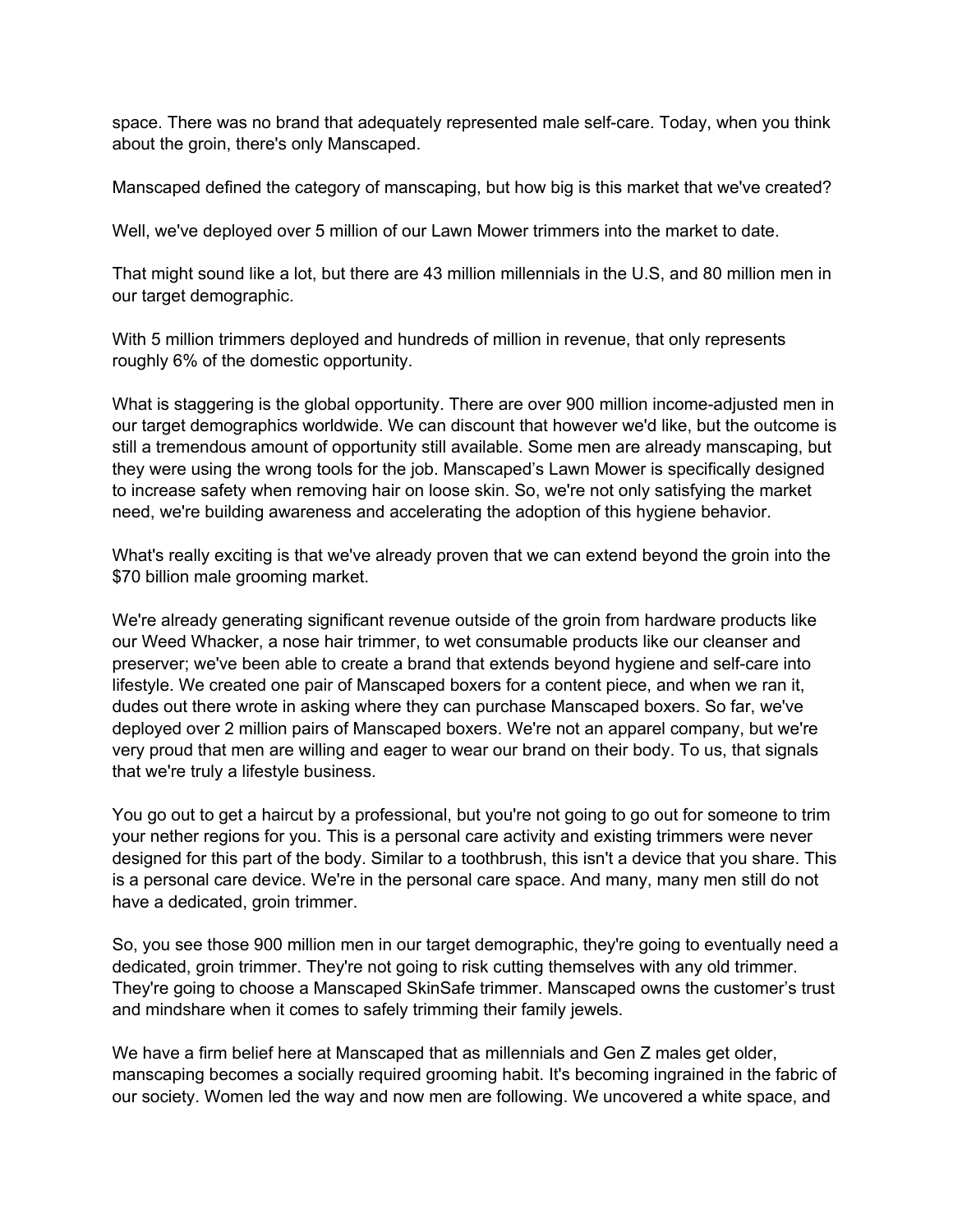we obsess over creating the very best products for men.

This is the Lawn Mower 4.0, the 4th iteration of a specifically engineered tool for groin grooming. It is a purposefully built device to remove hair from loose skin. It features our SkinSafe technology, it works in wet and dry environments, it's cordless, it's rechargeable, and it has a detachable replacement blade.

This detachable replacement blade fuels our subscription program that drives repeat purchases. The Peak Hygiene Plan, our subscription program, now has over a million active paying members. We have a mechanism to deploy new products to our members without them incurring additional costs. So, when we launch a shampoo, a million men can get it in their box without any additional cost. When we launch our deodorant, a million members can get it. What happens when they run out? They come back to us or any of our retail partners to repurchase. We see this as a strong competitive advantage.

Our passion and dedication is authentic and our customers can feel it. This is how we're able to achieve a net promoter score of 52. When we serve our customers, they tell their friends. When you combine great marketing with customer satisfaction, you achieve really high brand awareness.

Our marketing is truly resonating, and our brand awareness proves it. We've grown our brand awareness to over 49% in a short period of time. At this pace, imagine what's next as we continue to expand internationally.

There are so many growth levers that we've already proven. We've developed products that our customers have been begging for and we're getting ready to launch them. We've also laid the foundation and global infrastructure to satisfy international demand.

The Manscaped brand now resonates in over 38 countries, and we've grown a brand presence to phenomenal heights. How do we do it?

Well, our marketing machine is second to none. We deeply, deeply understand men and we maintain our marketing IP in-house.

From ideation to scripting, videography to post-production, ad buying to influencer management, we do it in-house. This is how we own our brand voice. We've become a media powerhouse that's deploying \$100 million in media and genuinely understands the next generation of men.

We've been able to achieve amazing marketing efficiency.

Our reach is so broad because we see success in all these channels, from motocross to cornhole, and MLB to kickboxing. We have a presence in these channels because we're able to be successful in them. We're the official sponsors of the San Francisco 49ers and the official sponsors of the UFC.

We had a car in NASCAR.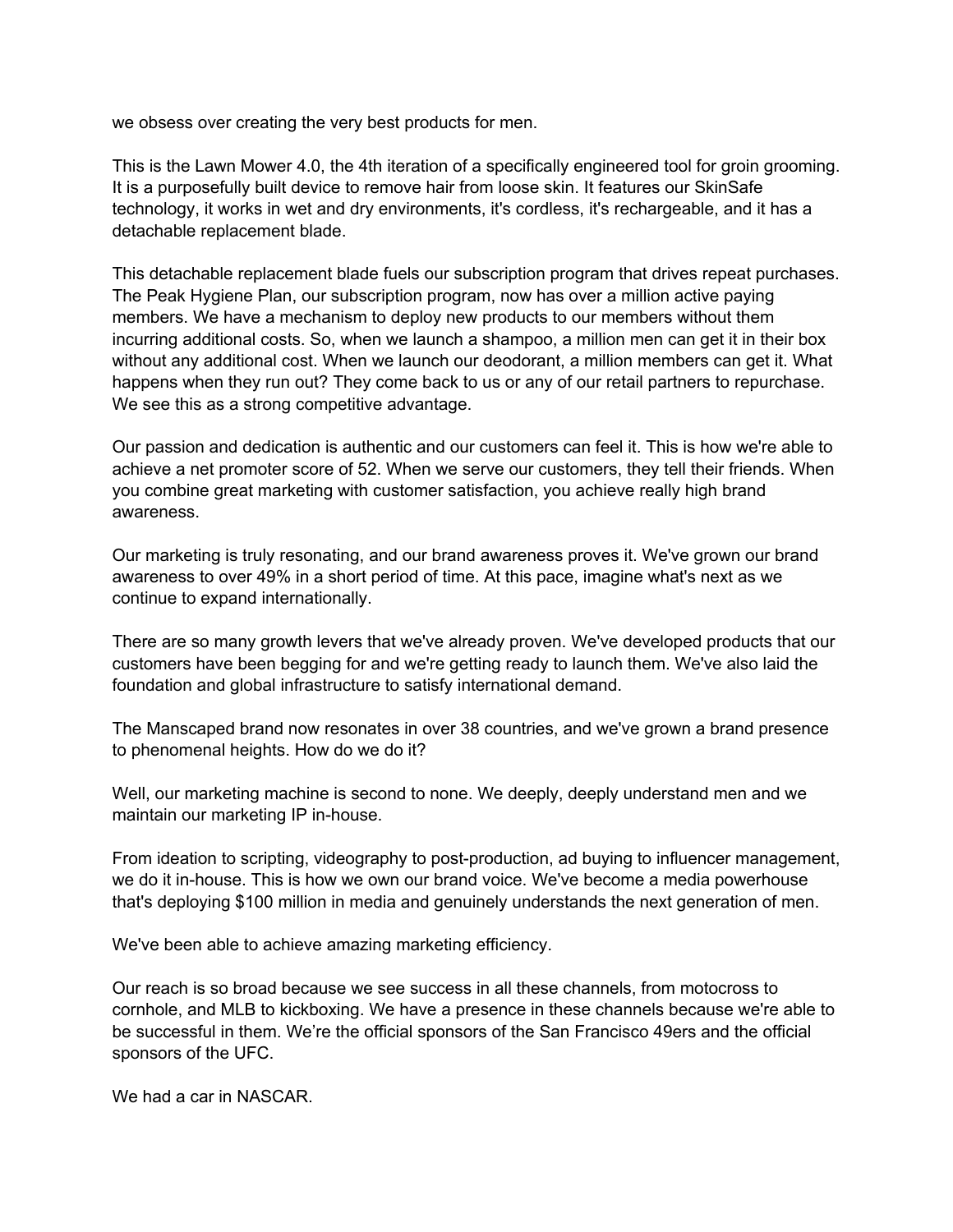We took over every single billboard at Penn Station in New York City, which was an incredibly fun and profitable campaign. This is the Manscaped marketing machine at its finest.

I remember reading a comment on one of our Instagram posts that said, "Manscaped is the only brand that can sponsor both drag queens and the UFC." And we're very proud of that because it speaks to the diversity and mass-market appeal of not only our product but also our brand.

We believe that social responsibility goes hand-in-hand with financial success. We are role models for a whole generation of men, and we take this responsibility very seriously. This is why we partnered with the Testicular Cancer Society. In one of our campaigns, we put two golf balls into a blue balloon and taught men how to check themselves for testicular cancer. So Manscaped helps save balls from cuts and knicks, and through a close partnership with the Testicular Cancer Society, we help save lives.

Next up, I'd like to invite Kevin Datoo, our President, to talk about the quantitative side of our success, but more importantly, how clearly we define our growth path.

# **Kevin Datoo**

Thanks, Paul.

What I'd like to do now is take you through the key elements of the business. Let's start by looking at the products that we sell today. Our hero product, which Paul already went through, is the Lawn Mower 4.0 trimming device, which retails for \$85.00.

Next, we created a suite of additional products for the groin area that collectively comprise the full grooming routine. These products are all uniquely positioned to support the concept of superior self-care in this region.

Finally, we have another handful of products designed for outside the groin area, like our nose and ear hair trimmer, body wash, shampoo, and deodorant.

We'll talk more about our strategy to expand beyond the groin in a bit. But the last point I'll make here is that you traditionally see companies that are either hard good makers or soft good makers, and we don't think like that. We think holistically about what needs our men have, and then we solve for that with the complete routine.

Central to our philosophy at Manscaped is to take the awareness and consideration that our marketing machine has created and meet our customers wherever they are. Since day one, we have believed in the importance of an omnichannel distribution strategy.

Let's now explore each of these channels in turn.

Here we see that our D2C business is anchored by our website manscaped.com. Between 2018 and 2021, we signed up 3 million customers in the US. Our D2C site is clean, clear and fast. We maintain a 4% conversion rate, which is 30% higher than the e-commerce average. So, who is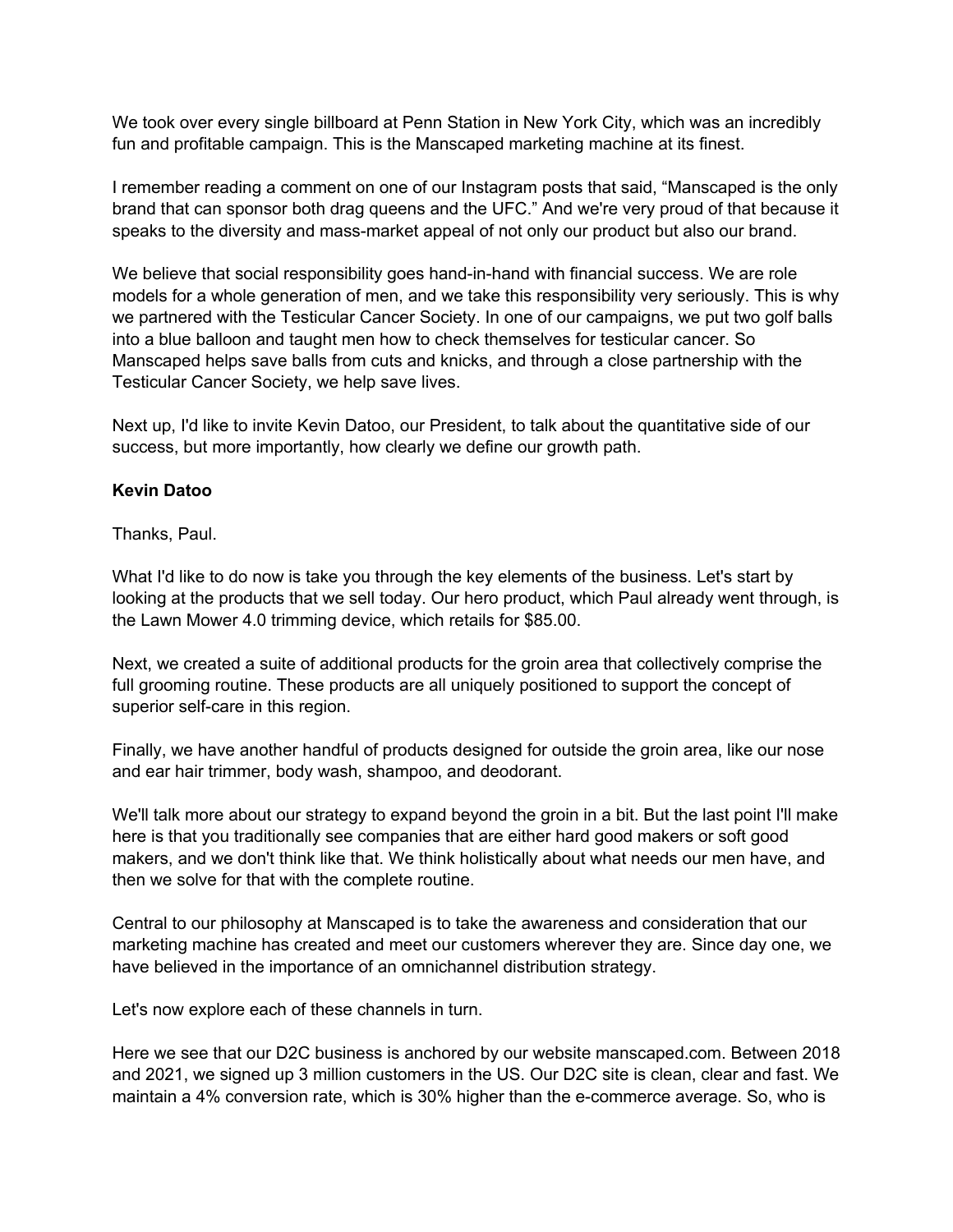### coming to our site?

Conventional wisdom says that manscaping is a young man's game and absolutely we see great adoption among the millennial population where the practice is now expected behavior.

However, 66% of our customer base is over the age of 35, which signals that the self-care trend is resonating within all age cohorts, and importantly, ones with higher disposable incomes.

So, when we get asked how big is the movement to self-care – meaning is it a fad with a narrow, fickle, young consumer base, or is it more of a definitive movement – we can respond that our data shows that it is broad-based, and we are growing on both ends of the spectrum.

Most of our customers come to the site thinking about the Lawn Mower hero device, but we're pretty good at educating them about the power of the full routine. We're great with packaging and with branding and so 66% of first-time buyers end up purchasing a starter set.

Our most popular starter set is called the Perfect Package and includes the Lawn Mower, two of our web products, the crop preserver and the crop provider, a pair of boxers, with six sizes to choose from, a travel bag, and the magic mat for easy cleanup. From a customer perspective, starter sets get you into the full routine while unlocking 30 to 40% savings by the bundle. From a business perspective, starter sets are the key driver of our \$89.00 initial average order value.

Furthermore, 70% of all of our first-time buyers check out with our quarterly subscription program, which we call the Peak Hygiene Plan. We'll talk about that now.

The Peak Hygiene Plan is the major driver of our repeat revenue. Let's start with a bit of history on this plan. When we started the Peak Hygiene Plan in 2019, it was essentially an experiment, a replenishment program that for \$14.99 customers would get a quarterly box with a replacement Lawn Mower trimmer head and one of our wet products selected by us. It was a free gift. We were pleasantly surprised that even with the rigidity of the system, customers stayed with it. We learned that members especially loved the wet goods to which we introduced them. However, the main request which we heard about in focus groups was the desire for more control.

So, in 2021, we launched Peak Hygiene Plan 2.0 enabling choice and increased selection. The evolved program allows the member to have full customization over their box. They can select from about a dozen core products in each box, and with this pricing, effectively \$7.50 per product, this is the best pricing these customers can get in any channel.

So, bringing this all together, we see that the D2C business has been growing due to the combination of great first-time buyer and repeat order trends.

We brought in about 1 million first-time buyers per year. The AOV of these customers has grown at a 22% CAGR since 2019, driven by higher-value devices and larger starter sets. And our repeat business is growing. We shipped 2.9 million repeat packages in 2021 and the average customer, including both subscribers and what we call on-demand purchasers,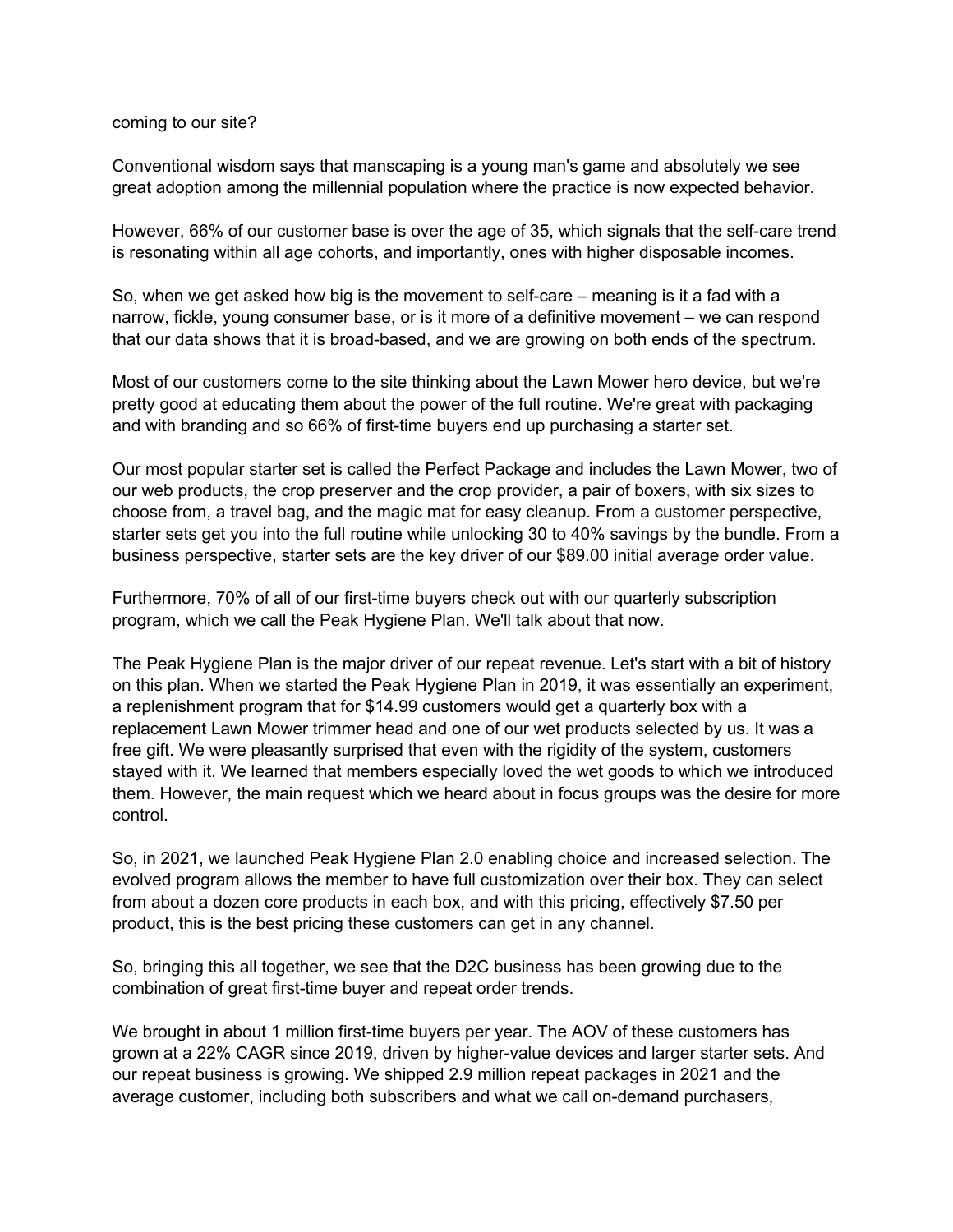receives 2.7 shipments in their first 12 months, which has driven our repeat revenue from 20% of D2C revenue in 2019 to 40% in 2021. This dependable revenue stream doesn't require any marketing dollars and is one key driver to scaling our operating margin over time.

According to a 2019 survey by Civic Science, nearly 50% of U.S. customers over the age of 13 are starting their product searches within the Amazon ecosystem. And we believe this marketplace is key to engaging our customers when they're in a lean-forward buying moment. Importantly, we built an on-brand presence seen here on the left, within the platform to ensure our customer experience goes well beyond just product listings, which are seen here on the right. We are the number 1 best-selling men's trimmer on Amazon, and Amazon contributed 25% of total U.S. sales in 2021.

Last, but not least, beginning in 2020, we started growing our U.S. retail presence with a select set of key retailers. We are now live in 3,500 doors. Our largest presence is in Target. We've also launched into Best Buy, Macy's, and two of the military exchanges. Where possible, we've created differentiated kits to meet the price and margin goals for this channel, which further helps us reduce channel conflict. Our success in this channel is unmistakable. In Target, we initially started with a two-product facing. A year later, we've expanded to the in-aisle layout shown here on this page. Essentially, it's Manscaped and everyone else. Our stellar performance within retail unlocked interest from Target and giving us additional space for a beautiful on-brand endcap presentation for Father's Day. For a retailer that prides itself on economic decision making, our real estate expansion inside Target speaks for itself, and as we'll talk about later, we'll be increasing our door count substantially in 2022.

And now I'll turn it back to Paul to talk about our growth plans.

# **Paul Tran**

Thank you, Kevin.

As Kevin mentioned, all the signals are trending in the right direction. Media as a percentage of revenue is decreasing while repeat customers are increasing. These are the exact KPIs that we are looking for as we continue to grow and expand EBITDA. \$100 million in annual marketing might sound like a lot but when you look at it from a percentage of revenue, it's steadily decreasing year over year. While repeat customers have increased to 40%, meaning 40% of our U.S. D2C revenue is from repeat customers

So, what's next? We clearly see that male self-care is an expanding business. Manscaped is the leader in this space because we created the category. Those 900 million men are going to need a dedicated groin trimmer and Manscaped will deliver it to them.

What's exciting is that we've already grown way beyond the groin. In the future you're not going to even remember that Manscaped started out in the groin. You just know that Manscaped is the leading brand in men's self-care. We've already proven that our customers are willing to purchase Manscaped products outside of the groin. We now have over 1 million members in our Peak Hygiene program, so when we launch our deodorant, 1 million customers can get it right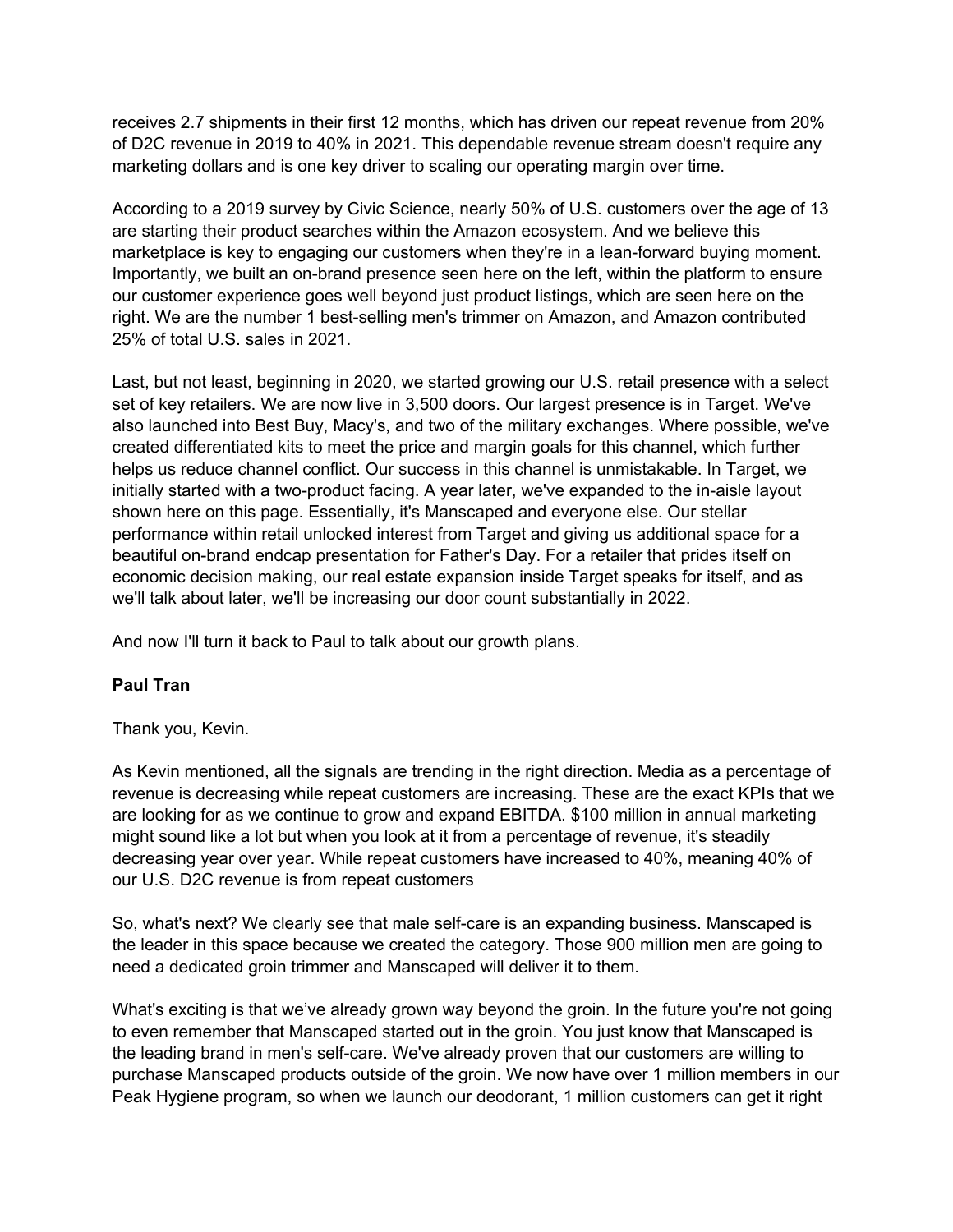at launch, right in their box. What other CPG brands can deploy new products to a million captive and loyal customers like Manscaped can?

When we launched our Weed Whacker, our nose hair trimmer, we saw a stair-step growth in revenue. You already know that we sold over 5 million Lawn Mowers, but we also sold over 1 million Weed Whackers. As we continue to launch hardware products, we're going to unlock additional stair-step growth. In addition to that, our formulated products drive long-term lifetime value. We will expand formulated products, shampoos, conditioners, deodorant and deploy them to 1 million members along with other channels like Amazon and Retail. We connect to the youngest of men and believe that that is the most valuable cohort. Groin care builds trust and will extend that trust to cater to a man's entire body. So new hardware products drive stair-step revenue growth, while formulations drive long lifetime value.

And then there's international. We are building a global multi-generational brand. International is only two years old, but the signals are very exciting. The numbers in international mimics the U.S., so international is just a few years behind. We're seeing international growth more than double year over year, and from the survey data that we polled, 60% of international consumers are already practicing some kind of groin care, and 54% will pay a premium for a specific groin trimmer. So, it's not just men in the U.S. that are practicing self-care, it's global. We'll get more into that. But we split international into two stages. Stage one, we focus on English speaking countries and many of the EU countries. In stage two, we expand our reach.

With that let me pass it back to Kevin to talk about our 2022 outlook.

# **Kevin Datoo**

# Thanks, Paul.

Let's start with how 2021 ended compared to our previous guidance. We closed the year with total revenue of \$297 million, about \$7 million higher than our guidance. The revenue beat was driven by a great holiday quarter, and we saw higher than expected sales in the U.S. marketplace and U.S. retail as consumer behavior began to rebalance. We also saw a strong international direct-to-consumer performance. The higher revenue flowed through to the bottom line, leading to a better-than-expected profit.

These results are in line with how we intend to run the business. Set reasonable expectations that we have high confidence in meeting and exceeding. And given the current state of the economy, and I'll take you through our perspectives on this all now, we have reset expectations for 2022 at \$305 million of top-line revenue so that the company, the investors, and the stock price are all set up for success.

As you've seen, our company was growing rapidly when COVID threw a curveball in Q1 of 2020. But we are agile operators and we looked for the opportunity and seized on it. First, we leaned in from a marketing perspective. Prior to COVID, we found a way to reach our audience with a special way of talking to men. And when other marketers got spooked, we took this opportunity to drive our awareness, consideration, and conversion of new customers. You can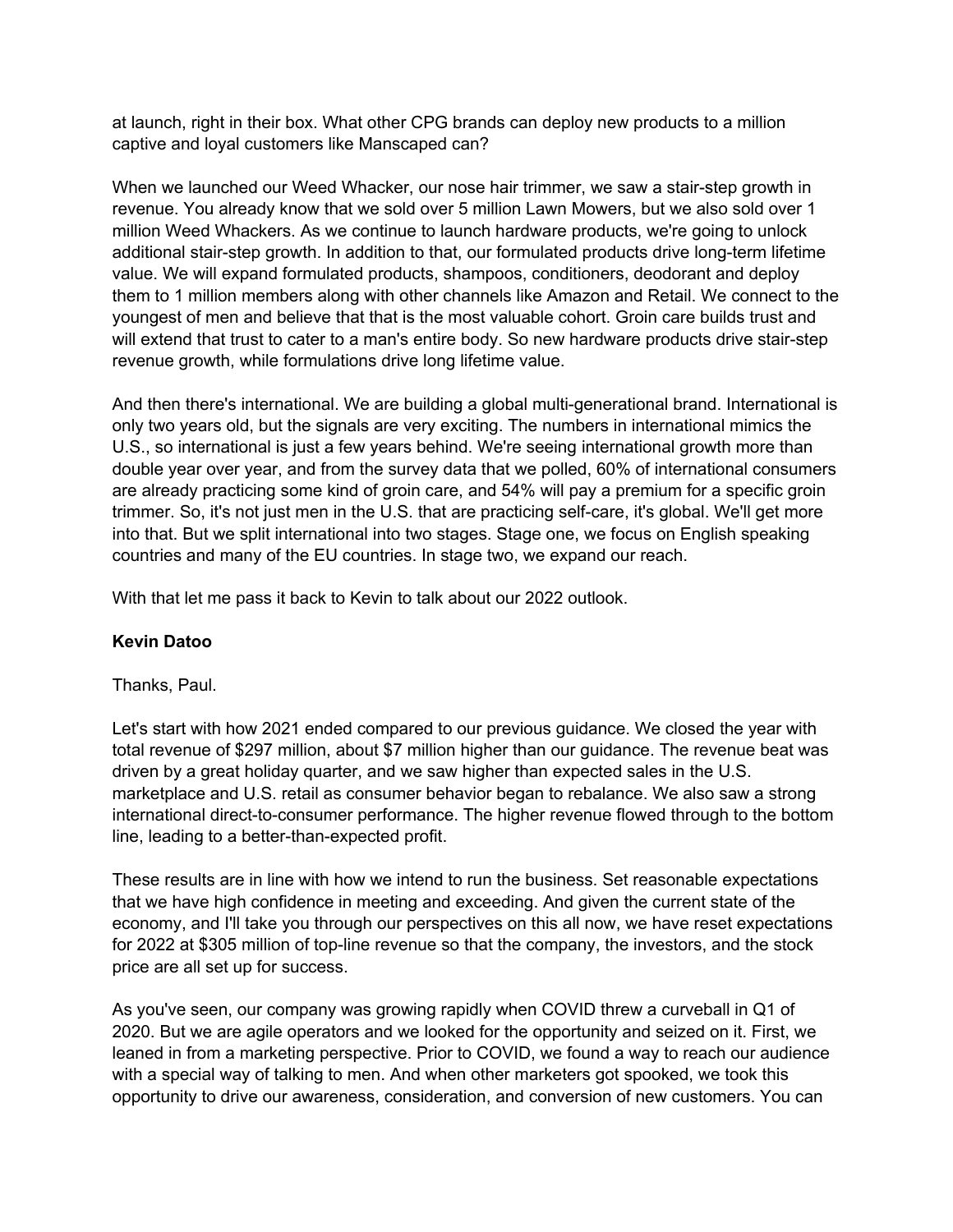see how we drove awareness in the U.S. in the chart in the bottom. The chart on the top shows U.S. D2C first-time buyers, and you can see how we took advantage of several factors, including: retail shutting down, which drove more transactions online, and stay-at-home orders and stimulus payments, which changed purchase behavior. Finally, our supply chain was very agile. Our strong partnerships with our manufacturers and our ability to move product between selling channels helped us stay in stock throughout the pandemic. We think we were very good at capturing the COVID opportunity.

So, what we've tried to do is model how much of the revenue in 2020 and 2021 was driven by COVID behaviors. This is a bit of an art versus science because our company was already growing so rapidly pre-COVID, since we had already established ourselves as a category leader with great product-market fit and a very effective marketing strategy. But what we did is CAGR our existing business lines, U.S. D2C and U.S. marketplace, from pre-COVID to post-COVID. We took haircuts to our international rollout since there was no international activity pre-COVID. This model, which is reflected on this slide, returns an estimate of \$100 million over two years in accelerated sales, and that revenue and profit allowed us to invest in our future, building out our team, getting new products into production, solidifying our first-mover advantage with the customer. We put those dollars to good work.

On an ex-COVID basis, we see a two-year CAGR of 97%, which we're very proud of, and it resets our perspective on 2022, as a year of strong continued growth if you: 1) remove the COVID impact, and 2) even when you bake in the current short term macro-driven headwinds. Speaking of the current economic environment.

You are all quite aware of the current economic conditions, higher gas prices, inflation concerns, continued supply chain disruptions, and higher media rates. As operators and stewards of capital, we saw these trends develop in Q1, and decided to pull back with our investments to not fight against the short-term headwinds. In Q1 we saw a return to retail and saw our highest mix of Lawn Mower devices ever sold through that channel. Sales through our existing retailers were phenomenal. And at the same time, we were under-penetrated in this channel with new relationships on the horizon.

This slide summarizes everything we just talked about, but in short, the conditions that we see, along with our mindset to issue guidance that we can meet and exceed, is driving our revised revenue target of \$305 million for 2022.

Let's revisit the signals that prove that Manscaped is positioned to continue its accelerated growth and capitalize on our category leadership position. First, the addressable market is huge. The behavior of manscaping is mainstream. More than 80% of men do it with regularity. Most of these tend to the groin area, electric trimmers are a key part of this regimen, and as a bonus, and as we've seen with our D2C population, there's comfort with subscription-based models.

Our customer dynamics are very consistent. Things like AOV and subscription rate, our customers have stayed consistent over time.

We have worked hard on a number of key initiatives that are now locked and will bear fruit in the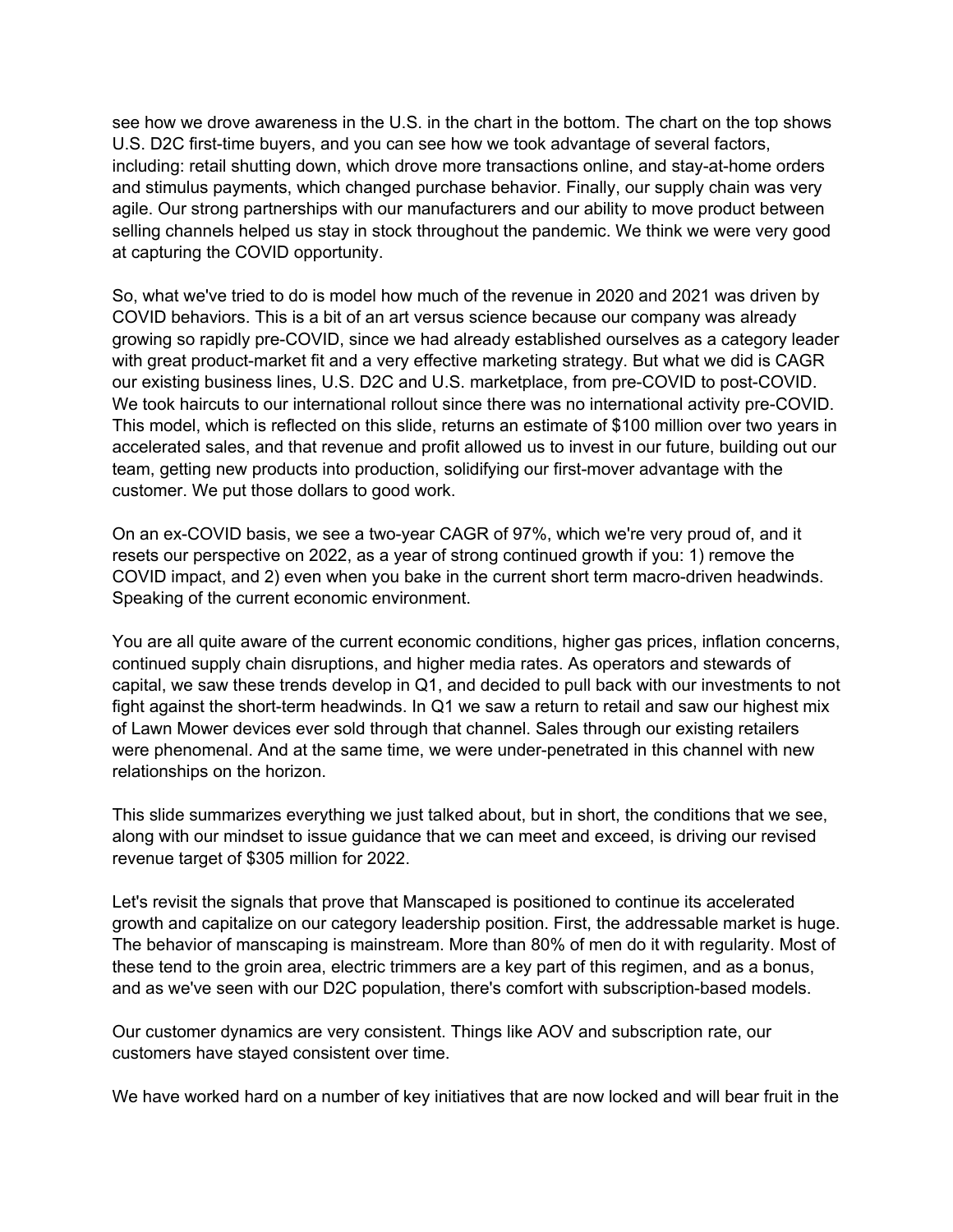latter parts of 2022.

We have a new A-plus tier celebrity partnership that is signed, and the first piece of content has been filmed. This is exactly the type of relationship we were looking to forge when we started this journey with Bright Lights.

We just took expanded shelf space in Target with a lot of new real estate and new SKUs.

We have two new large retailers, one in the U.S. in a new category, and one in international, that are signed deals and begin setting up in-store in Q3. This is a massive increase in distribution, adding 6,000 doors on top of the 3,500 that we have today.

On the website, we've created new higher AOV starter sets that will incorporate our new body formulations.

And finally, we brought local language capabilities to our EU site: German, French, Spanish and are rolling out local language marketing campaigns. So, we have lots of things in flight that will drive our second-half performance.

Those initiatives of course have a positive impact in 2023, but we're also working this year on several initiatives that will launch in 2023 specifically.

We have four expected marquee devices coming. We've seen great success when we launch a new device or a new version of a device. So, while we've modeled this conservatively, the success of the Weed Whacker, with over 1 million units sold, makes us very bullish about these product expansions, and the fact that they come with routines as well.

While omnichannel is our strategy from day one, we're very strategic about opening brick and mortar doors and waiting until the brand has established a presence in any specific region. We now have that, and our new international retail team plans to expand beyond our first non-U.S. launch in 2022 with a myriad of other partnerships.

And finally, every product we add gives us the chance to sell higher value packages, strengthens the value of our Peak Hygiene Plan, allows us to take more shelf space in retail, and continues to expand our positioning as a category leader in manscaping from head to toe. So numerous opportunities for growth that we'll continue to unlock.

And with that, I'll turn it over to Philip.

# **Phillip Unthank**

Thanks, Kevin.

Turning to our financial guidance. As Kevin mentioned, we expect \$305 million in revenue in 2022. Revenue in the first half of the year is expected to decline mid-single digits year over year due to the lifting of COVID lockdowns and the lack of stimulus checks versus the prior period.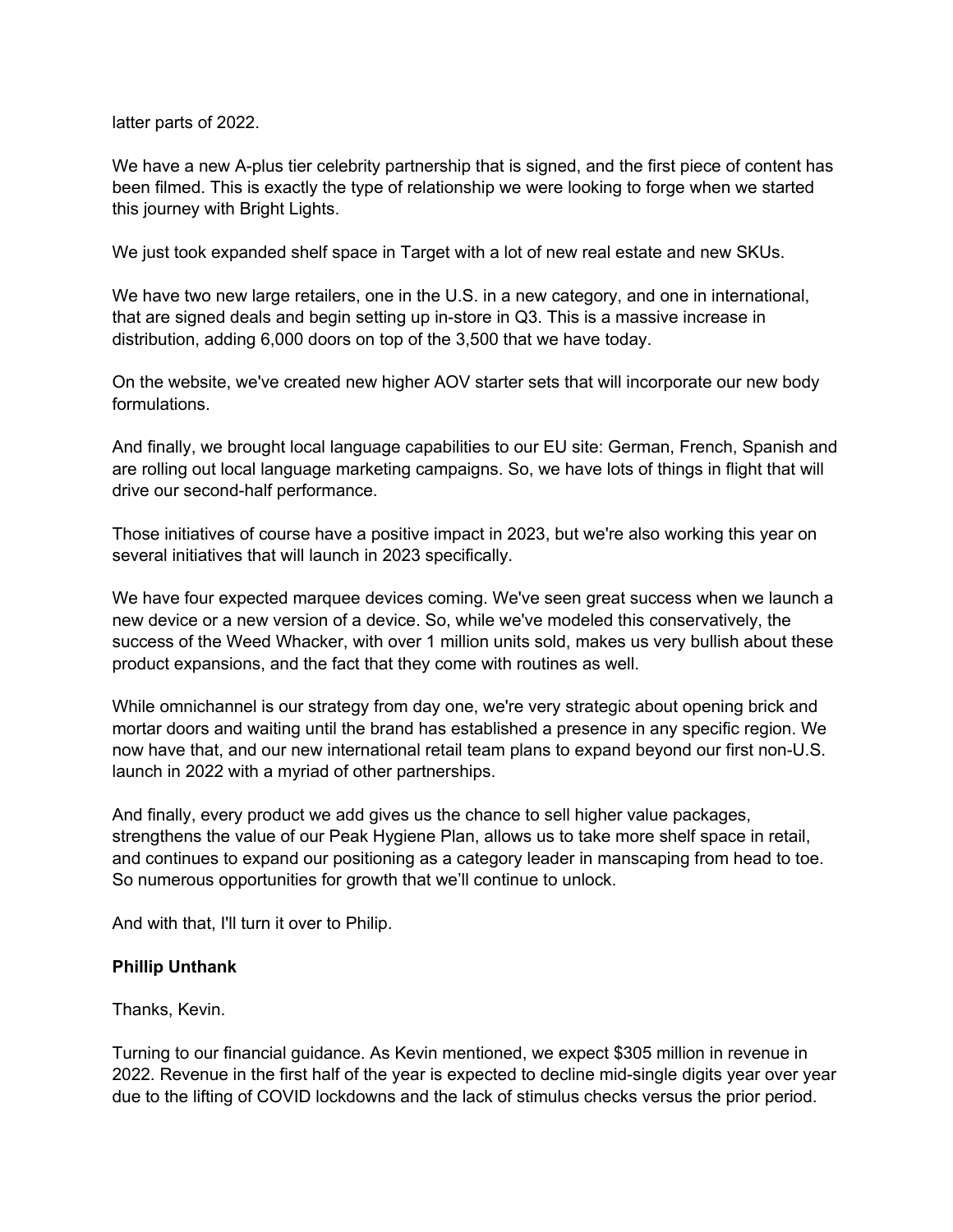The second half of the year is expected to rebound and be up high single digits, primarily from strong retail sales, new branding, and new products and subscription offerings. The summary for 2022 is that revenue has a tough comparison to 2021. However, on a two-year basis, 2022 is expected to be up approximately 45% compared to 2020. Note: we do not have the potential upside from our celebrity partnership in the forecast that Kevin just mentioned.

The key initiatives we outlined in place for mid-to-late 2022 will have a full-year impact next year when revenue is expected to increase 18% to \$360 million. 2023 is also expected to bring the launch of several new hero products and continued retail and international growth.

Gross margin in 2022 is anticipated to be 45% which are being impacted by supply chain issues related to the global shipping slowdown. This is expected to be partially alleviated in 2023 with gross margin increasing to 47%, supported by a higher mix of retail revenue, as well as ongoing COGS initiatives underway in 2022. Longer-term, through a combination of price changes and product cost improvements, we expect to return to a 50% gross margin business.

We are expecting to continue to drive leverage across paid media in 2022 and 2023, as we target a mid-30% range of media spend, with leverage coming from continued retail growth which does not require a material amount of incremental media investment.

Growth in operating expenses as a percentage of revenue in 2022 and 2023 are due to the investment in people to support our larger scale and international expansion, as well as incremental expenses to operate as a public company. These foundational investments are critical to support our organization's continued growth and global expansion. However, we expect to see 30 basis points of leverage on these investments in 2023 aided by the 18% growth in revenue.

All this leads to an expected adjusted EBITDA loss of \$13 million in 2022, with a return to positive adjusted EBITDA of \$5 million in 2023. We believe these are prudent financial targets to set our company up for long-term growth and success as we enter the public markets and navigate external macro-driven factors. Long-term, we expect to be a 50% gross margin and 20% EBITDA margin business, as we reap the benefits of scale and further media efficiency.

With that, I'll hand it back to Paul for a few words on the strength of the Manscaped business and why we're so excited about our long-term growth opportunities.

# **Paul Tran**

Thanks, Phillip.

We're young, we grew very quickly, and there's so much opportunity. Those 900 million men are going to need a dedicated groin trimmer, and as we expand and create new products, that's only going to make our Peak Hygiene subscription plan even more valuable.

With already 1 million subscribers, we believe that we can drive even more value to our customers and subscribers.